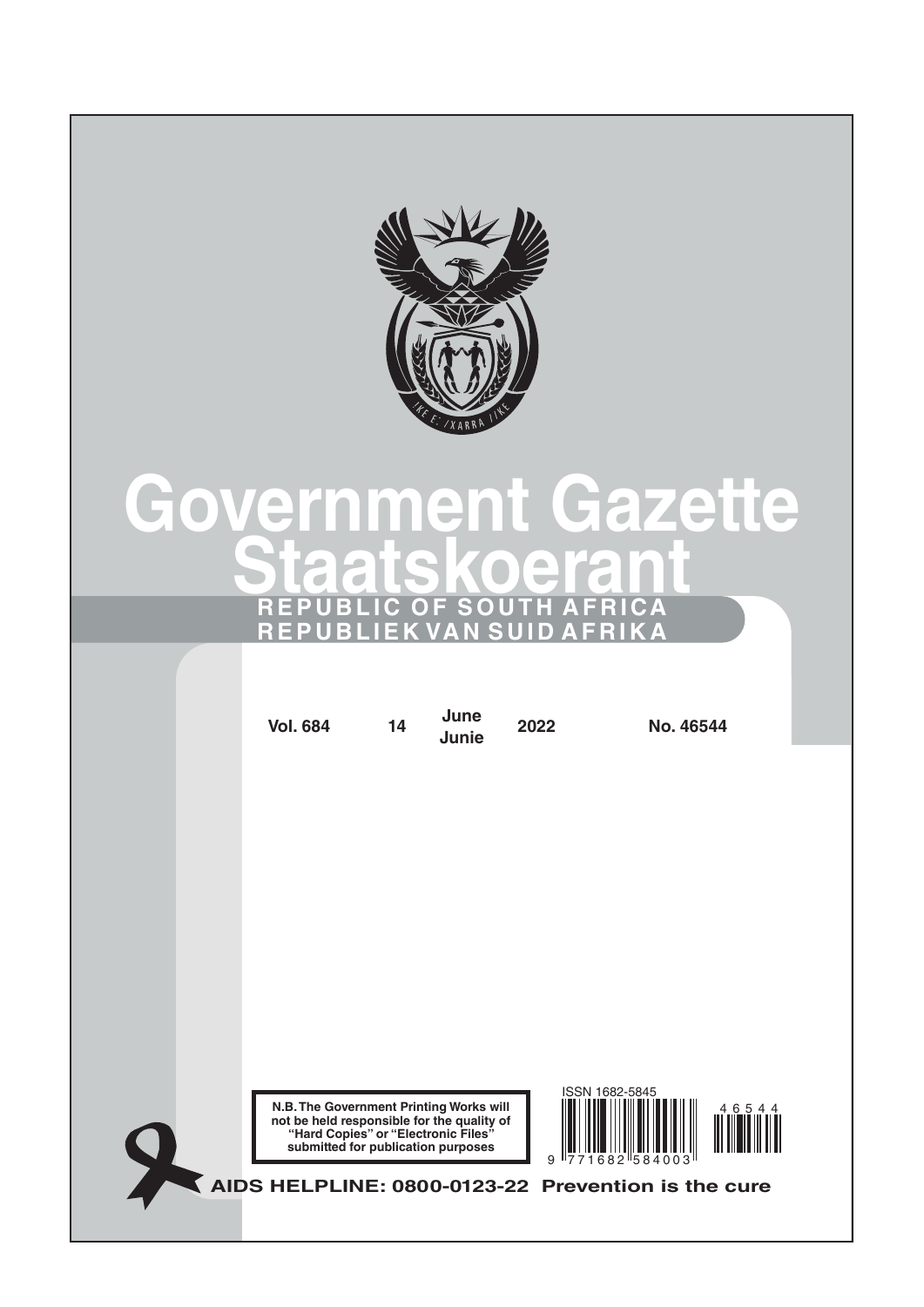## **IMPORTANT NOTICE:**

THE GOVERNMENT PRINTING WORKS WILL NOT BE HELD RESPONSIBLE FOR ANY ERRORS THAT MIGHT OCCUR DUE TO THE SUBMISSION OF INCOMPLETE / INCORRECT / ILLEGIBLE COPY.

NO FUTURE QUERIES WILL BE HANDLED IN CONNECTION WITH THE ABOVE.

#### **Contents**

No.

Gazette Page No. No.

**GENERAL NOTICES . ALGEMENE KENNISGEWINGS** 

| Independent Communications Authority of South Africa / Onafhanklike Kommunikasie-owerheid van Suid-Afrika |                                                                                                             |       |  |  |  |  |
|-----------------------------------------------------------------------------------------------------------|-------------------------------------------------------------------------------------------------------------|-------|--|--|--|--|
| 1085                                                                                                      | Electronic Communications Act (36/2005) as amended: Application for the Renewal of an Individual Commercial |       |  |  |  |  |
|                                                                                                           | Sound Broadcasting Service and Radio Frequency Spectrum Licences by Power 98.7 FM (Pty) Ltd                 | 46544 |  |  |  |  |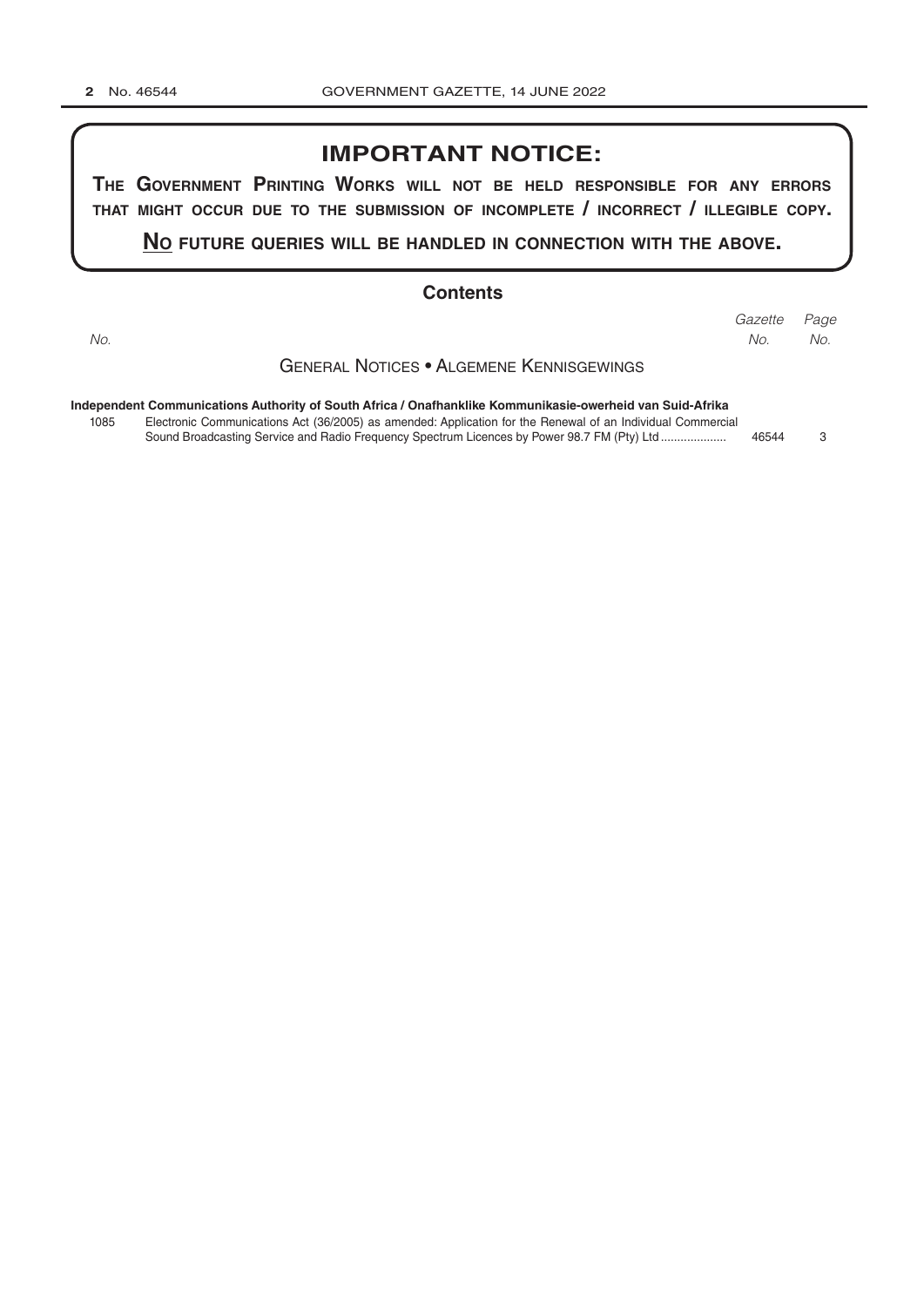## **GENERAL NOTICES • ALGEMENE KENNISGEWINGS**

#### **INDEPENDENT COMMUNICATIONS AUTHORITY OF SOUTH AFRICA**

#### **GENERAL NOTICE 1085 OF 2022**



## ELECTRONIC COMMUNICATIONS ACT, 2005 (ACT NO. 36 OF 2005) AS **AMENDED**

## APPLICATION FOR THE RENEWAL OF AN INDIVIDUAL COMMERCIAL SOUND BROADCASTING SERVICE AND RADIO FREQUENCY SPECTRUM LICENCES BY POWER 98.7 FM (PTY) LTD

- 1. The Independent Communications Authority of South Africa ("the Authority") hereby gives notice that it has received an application from Power 98.7 FM (Pty) Ltd ("the Applicant") to renew its Individual Commercial Sound Broadcasting Service and Radio Frequency Spectrum Licences, lodged in terms of regulation 10 of the Processes and Procedures Regulations for Individual Licences, 2010 as amended, read with section 11 of the Electronic Communications Act, 2005 (Act No. 36 of 2005) (the "ECA").
- 2. In terms of section 11(3) read with section 9(2) of the ECA, the Authority is required to give notice of the application in the Government Gazette and invite interested persons to submit written representations in relation to the application.
- 3. The application for renewal and any representations received pursuant to this notice, will be made available to interested parties on the Authority's website.
- 4. Interested parties are invited to lodge written representations in relation to the application within fourteen (14) working days from the date of publication of this notice in the Government Gazette.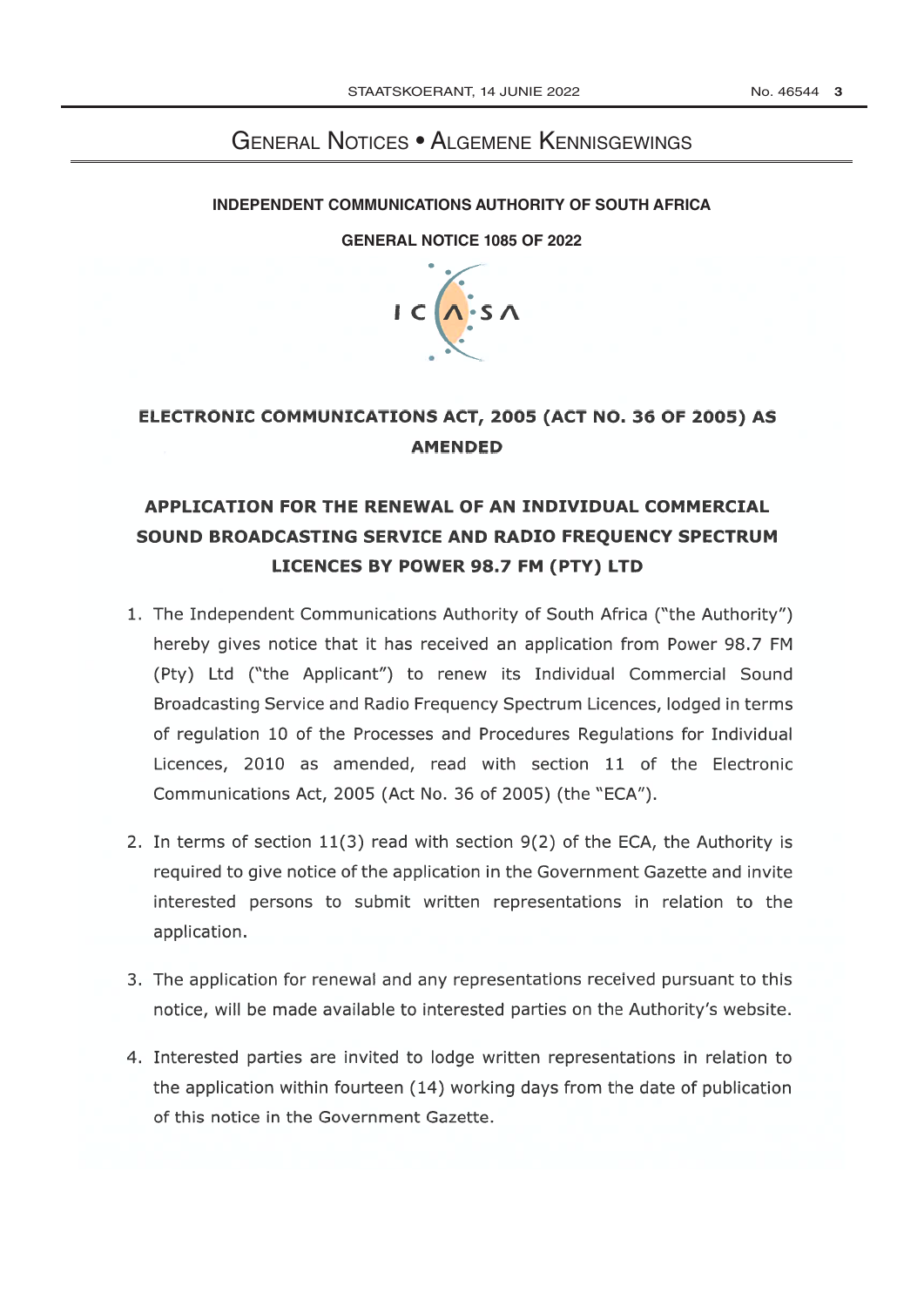- 5. Persons who lodge representations must also indicate whether they wish to make oral submissions should the Authority decide to hold a public hearing in respect of the application.
- 6. All written representations, responses and other correspondence in terms of this notice must be directed to Ms Ndondo Dube at Broadcasting Service Unit, Licensing Department via email: PNDube@icasa.org.za and Mr Khomotso Motsepe at Broadcasting Frequency Coordination Unit, Licensing Department via email: kmotsepe@icasa.org.za OR at Block B, 350 Witch-Hazel Avenue, Eco Point Office Park, Eco Park, Centurion OR Private Bag X10, Highveld Park, 0169.
- 7. Persons who lodge representations in terms of this notice, shall at the time of lodgement furnish proof to the satisfaction to the Authority that a copy of the representation has been sent to Mr Given Mkhari via email: Given. Mkhari@msg-group.co.za OR delivered by hand to Power 98.9 (Ptv) Ltd located at 12 Culross Road, Bryanston, 2191.
- 8. The Applicant shall be entitled to respond in writing to written representations made by interested persons on the renewal application, and such written responses must be submitted to the Authority within twenty-one (21) working days from the date of the publication of this notice in the Government Gazette.
- 9. The Applicant must, at the time of lodging such written response, furnish proof to the Authority's satisfaction that it has delivered a copy of such response via email to the relevant person having made such written representation.

**DR. KEABETSWE MODIMOENG CHAIRPERSON** DATE:  $08/06/2022$